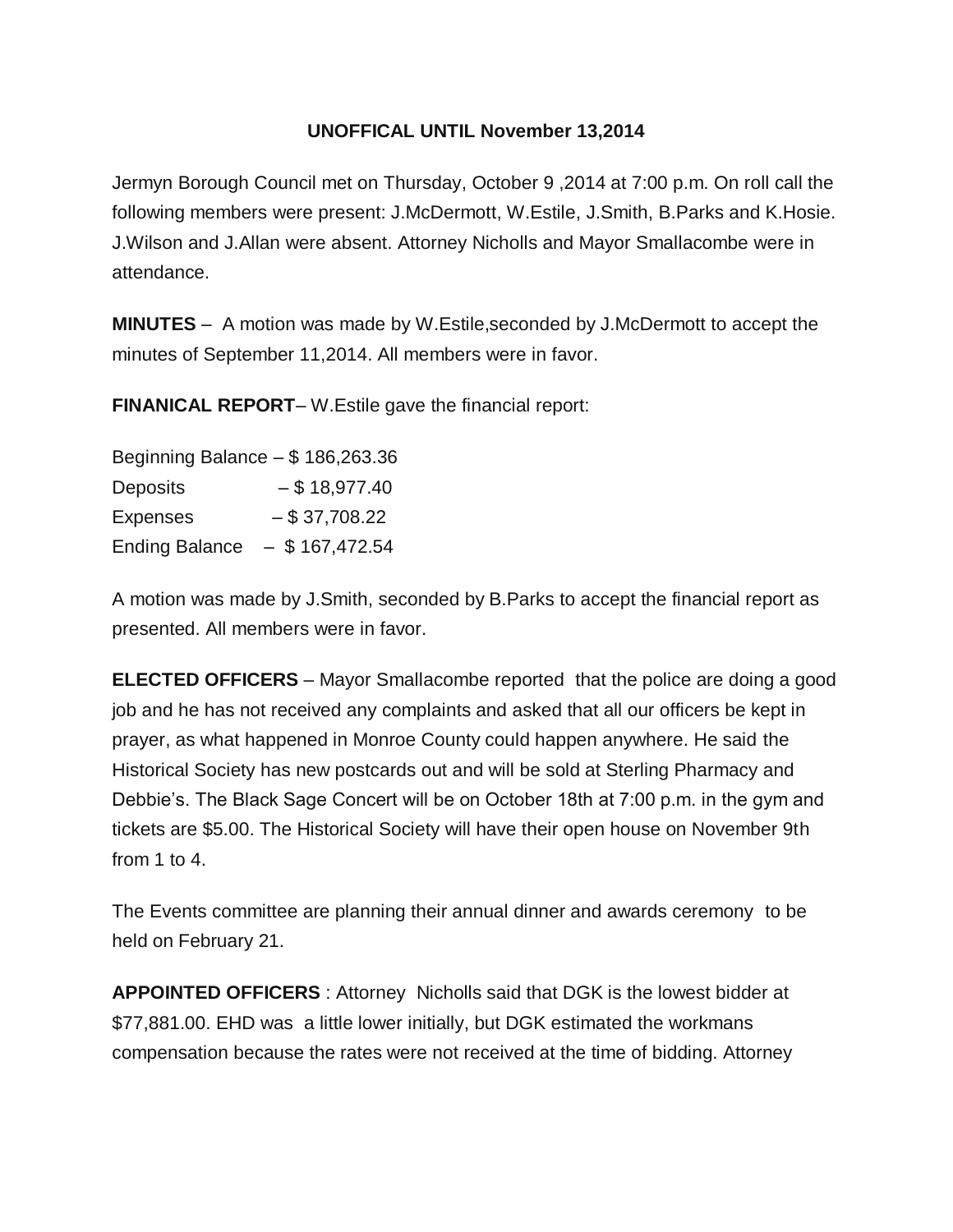Nicholls recommended DGK. A motion was made by J.Smith, seconded by W.Estile to award the annual insurance package to DGK. All members were in favor.

**FIRE CHIEF** – Mr. Rood said he looks forward to working with Bob Chase the new Artisan Captain. He said B.Chase and himself got a siren from the DPW and installed it at the Artisan. He also wished to caution Council about using the borough garage, you have to be real careful with the system, the doors cannot be closed, there is phase three electric. Mr. Rood asked if there is anything new about the drones, Attorney Nicholls said no.

At this time K.Hosie said at the next meeting public input will be limited to five minutes.

**PUBLIC INPUT** – Girl Scout Troop 55440 requested permission for their annual Christmas Light Parade on December 13, line up at 5:30, parade at 6:00.

Mr. Art Wilson said that Joanne sends her thanks to all for their kindness.

Mayor Smallacombe said he did talk to Rock Bottom about the projects on Bacon Street and behind 642 Washington Avenue and they said as soon as they are done with paving, they will be here.

Floyd Celli, 642 Washington Avenue , addressed Council and said it took 28 days for Bureau Veritas to respond to his e-mail. R. Rood said that B.Chase, Dennis Kutch and himself met for three hours to review the three proposals for the third party inspectors. He said there were a lot of differences in the proposals. Mr. Rood asked when council needs the results, Attorney Nichols said if possibly for the next work session? Mr. Chase said there was a big difference in the pricing. Mr. Rood said we have three pages of questions and may meet with the companies.

Mr. Celli asked about the resident who lives near Convenient, why did the Borough address a personal problem? K. Hosie said council was notified by the Police Department and her self and W.Estile looked at the problem and realized it was not a borough issue. Mr. Celli also asked why DPW employee A.J.Fuga is making \$12.00 an hour, when the employee that resigned was only making \$11.00. K. Hosie said because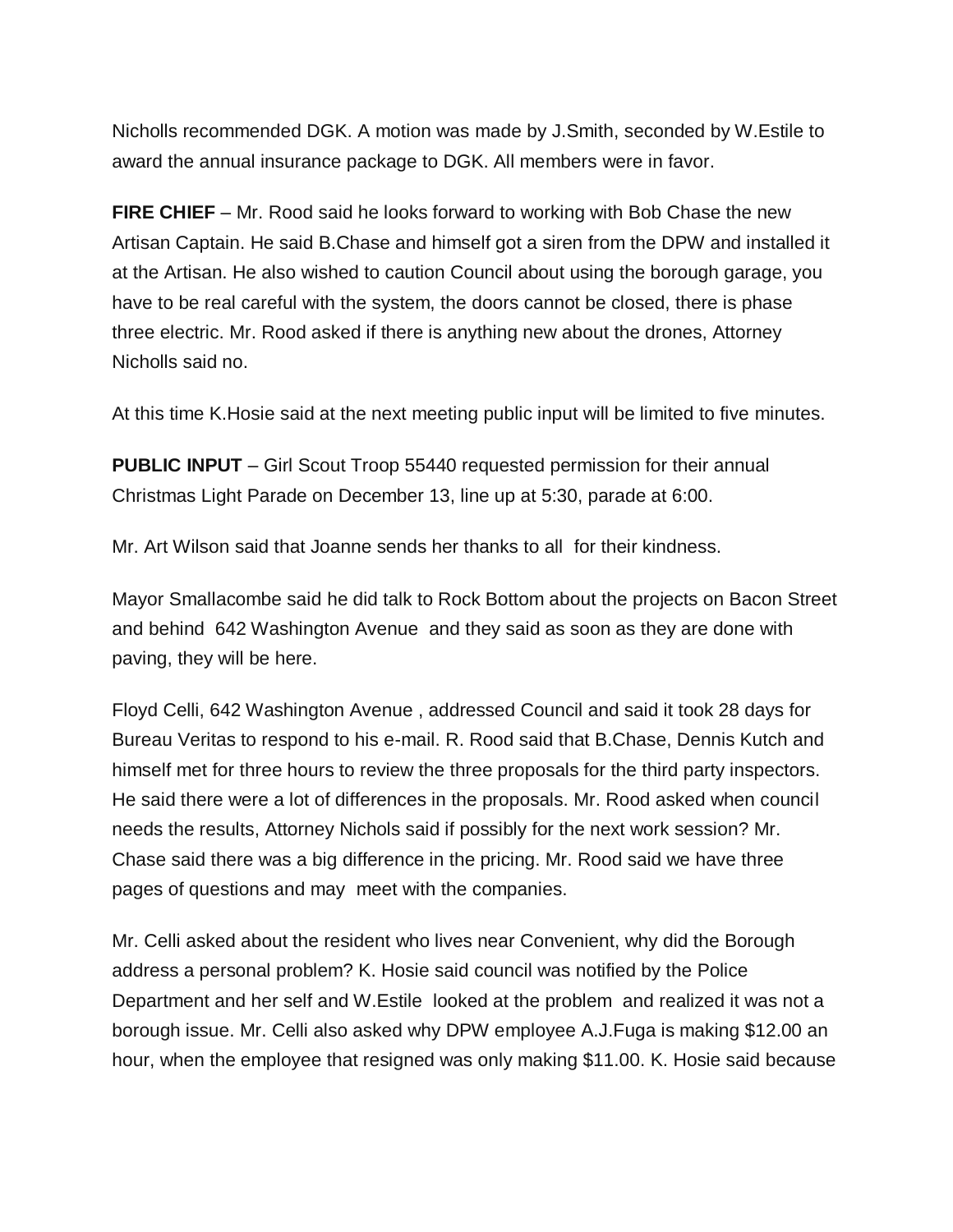Mr. Fuga was a part time employee with the borough for a long time, longer than the employee who resigned.

Mr. A. Whitiak, 572 Washington Avenue addressed council and thanked council and audience for still patronizing his business. He said the five minute limit is very disheartening ,that council will chase people away. Mr. Whitiak asked Attorney Nicholls about the at will employee law concerning Bureau Veritas, Attorney Nicholls said they are an independent contractor , not an employee and we are under contract. Mr. Whitiak said when he comes to council and asks for help he wished other businesses in town would come and support him and the five minutes is a joke.

**CHRISTMAS LIGHT PARADE** – A motion was made by J.Smith, seconded by J.McDermott to give Girl Scout Troop 55440 permission to have the annual Christmas Light Parade on December 13 at 6:00 p.m. All members were in favor.

**INVOICES** – A motion was made by B.Parks, seconded by J.Smith to pay the invoices in the amount of \$278.75. All members were in favor.

**PUBLIC WORKS** – Mr. Parks said we have received three applications for the part time DPW position and we will start to interview soon. Mr. Parks said he was approached by an officer to ask if we can put ablue light in one of the decorative lights on Washington Avenue in honor of fallen officers. A motion was made by B.Parks, seconded by W.Estile to have a blue light installed in one of the decorative lights on Washington Avenue. All members were in favor. Mayor Smallacombe said he would pay for the light.

Mr. Parks asked Attorney Nicholls about the Creek Project. Attorney Nicholls said he sent out a nine page letter to the State with his opinion on owner ship of the creek properties.

**ZONING OFFICER** – Mr. Chase reported that he has all the sign problems worked out, a permit to refuse, a citation to write . Election signs are allowed with some restrictions. Mr. Parks asked that no signs be placed at the Girl Scout Corner .

**JUNIOR COUNCILMAN**– B.Swatt said when first came on one of the first things he suggested was a better way to communicate with the residents about alternate parking.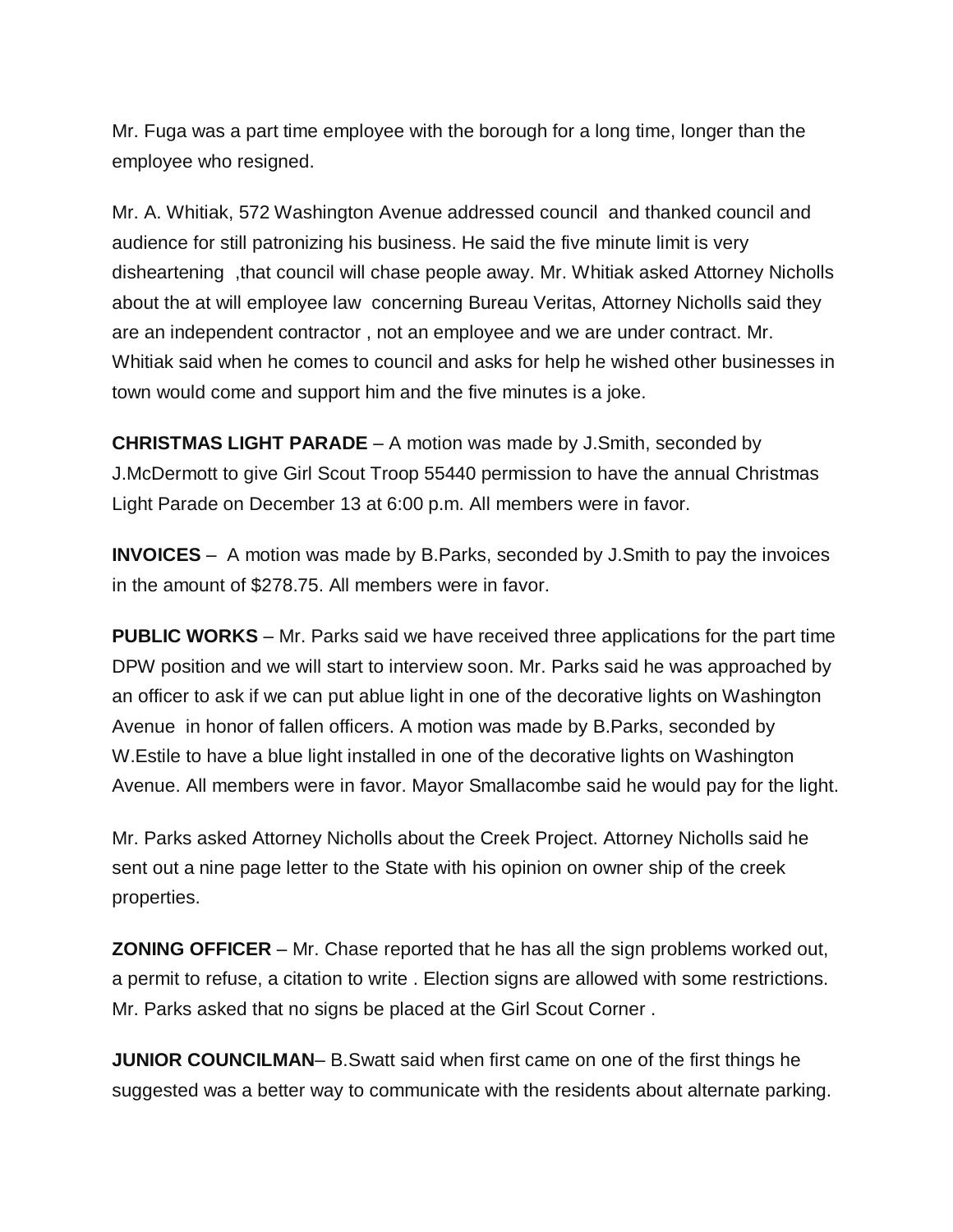That fell through when Bill Arthur said he had some kind of communication system, to text residents. A better way to notify them would be to call them, Ray said it would be something to resurrect with the winter coming and he will look into it.

#### **NEW BUSINESS**

#### **2015 BUDGET**

Mrs. Hosie said she felt really bad but it's the third year that our employees will not be getting a raise.

Mr. Whitiak said didn't Chief Arthur get a raise? Mrs. Hosie said no he is receiving the salary already in the budget for Chief Zellers. If Chief Zellers returns he will receive the same salary.

A motion was made by W.Estile, seconded by J.McDermott to adopt the 2015 budget in the amount of \$675,943.00. All members were in favor.

**PAVING PROJECT**– Mrs. Hosie asked Council if we should contact KBA to start the process for the paving project? Mr. Smith asked how much are we going to finance? Attorney Nicholls said we have to see how much we can afford to pay back. The secretary was asked to obtain interest rates for paving loans.

Mr. Parks said we will have an electronic recycling day on November 1st at the borough building from 8:00 to noon.

**RESOLUTION MONROE COUNTY GRANT** – A motion was made by B.Parks seconded by J.McDermott to adopt the Resolution stating we are applying for a grant in the amount of \$513,112.00 with the Monroe County Gaming Grant to pave and install drainage structure for Old Mill Road. All members were in favor.

**Acting Chief W.Arthur** – – A motion was made to re-appoint W.Arthur as Acting Chief until the next meeting or Chief Zellers returns. All members were in favor.

Mr. Parks notified everyone that the Steamtown Marathon is this coming Sunday.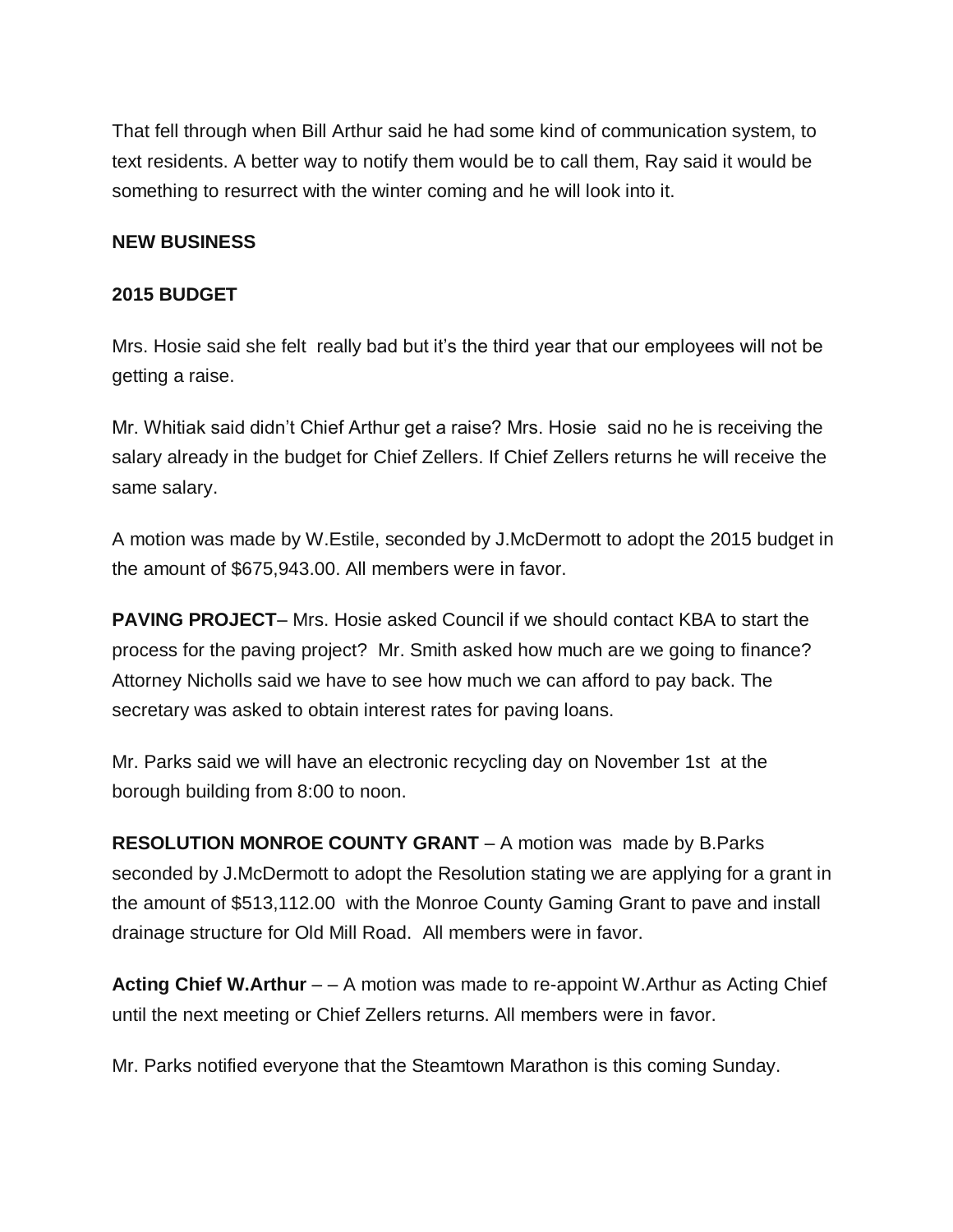Mr. Smallacombe said concerning the complaints at the last meeting concerning Rushbrook Street. The Police have cited some trucks and Penn Dot came in and took care of the pot holes.

A motion was made by J.Smith seconded by W.Estile to adjourn. All members were in favor.

# 2 Replies to "Council Minutes – October 9 2014"



### fzfzfz

October [20, 2014 at 9:59 pm](https://jermynpa.com/council-minutes-october-9-2014/#comment-1496)

5 minutes to speak? very disappointed about that.

drones are legal.

a grant for \$513,112.00 for roads paving and drainage for old mill road, what about the flood project?

did u know children are walking in traffic everyday just to cross the Madison ave. bridge. did u know that the ambulance has to take a longer route just to get to its destination because the Lincoln bridge is out.

I think that money is best used for the flood project to restore safety before someone gets seriously hurt or killed. priority no.1

thanks bob parks for at least mentioning the flood project.

so attorney nicholls gave a 9 page letter to the state of his opinion on ownership of the creek properties, well tell us what your opinion is mr. nicholls. tell us where these 4 properties r located. did u find the owners? who pays taxes on it? why no details?